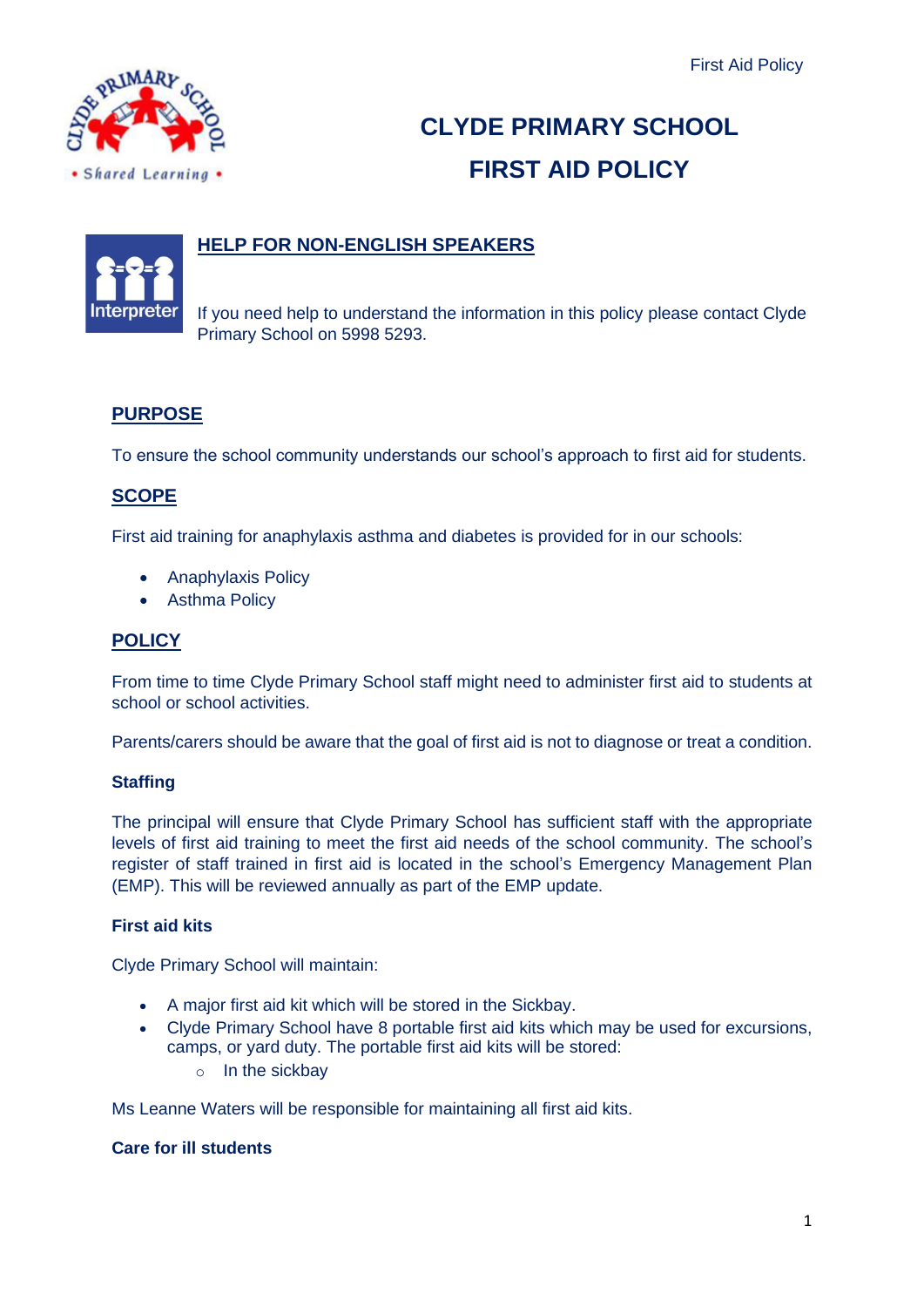Students who are unwell should not attend school.

If a student becomes unwell during the school day they may be directed to the sick bay and monitored by staff. Depending on the nature of their symptoms, staff may contact parents/carers or an emergency contact person to ask them to collect the student.

#### **First aid management**

If there is a situation or incident which occurs at school or during a school activity which requires first aid to be administered to a student:

- Staff who have been trained in first aid will administer first aid in accordance with their training. In an emergency situation, other staff may assist in the administration of first aid within their level of competence.
- In a medical emergency, staff may take emergency action and do not need to obtain parent/carer consent to do so. Staff may contact Triple Zero "000" for emergency medical services at any time.
- Staff may also contact NURSE-ON-CALL (on 1300 60 60 24) in an emergency. NURSE-ON-CALL provides immediate, expert health advice from a registered nurse and is available 24 hours a day, 7 days a week.
- If first aid is administered for a minor injury or condition, Clyde Primary School will notify parents/carers by note, phone call or message via Sentral.
- If first aid is administered for a serious injury or condition, or in an emergency situation, school staff will attempt to contact parents/carers or emergency contacts as soon as reasonably practical.
- If staff providing first aid determine that an emergency response is not required but that medical advice is needed, school staff will ask parents/carers, or an emergency contact person, to collect the student and recommend that advice is sought from a medical practitioner.
- Whenever first aid treatment has been administered to a student Clyde Primary School will:
	- o record the incident on CASES21
	- o if first aid was administered in a medical emergency, report the incident to the Department's Security Services Unit on 03 9859 6266.

In accordance with guidance from the Department of Education and Training, analgesics, including paracetamol and aspirin, will not be stored at school or provided as standard first aid treatments. This is because they can mask signs of serious illness or injury.

#### **COMMUNICATION PLAN**

This policy will be available on Clyde Primary School's website so that parents and other members of the school community can easily access information about Clyde Primary School's first aid procedures. It is communicated to staff through our school briefing. Level 2 first aid trained staff are located in the first aid room for all staff.

#### **FURTHER INFORMATION AND RESOURCES**

Related Policies: